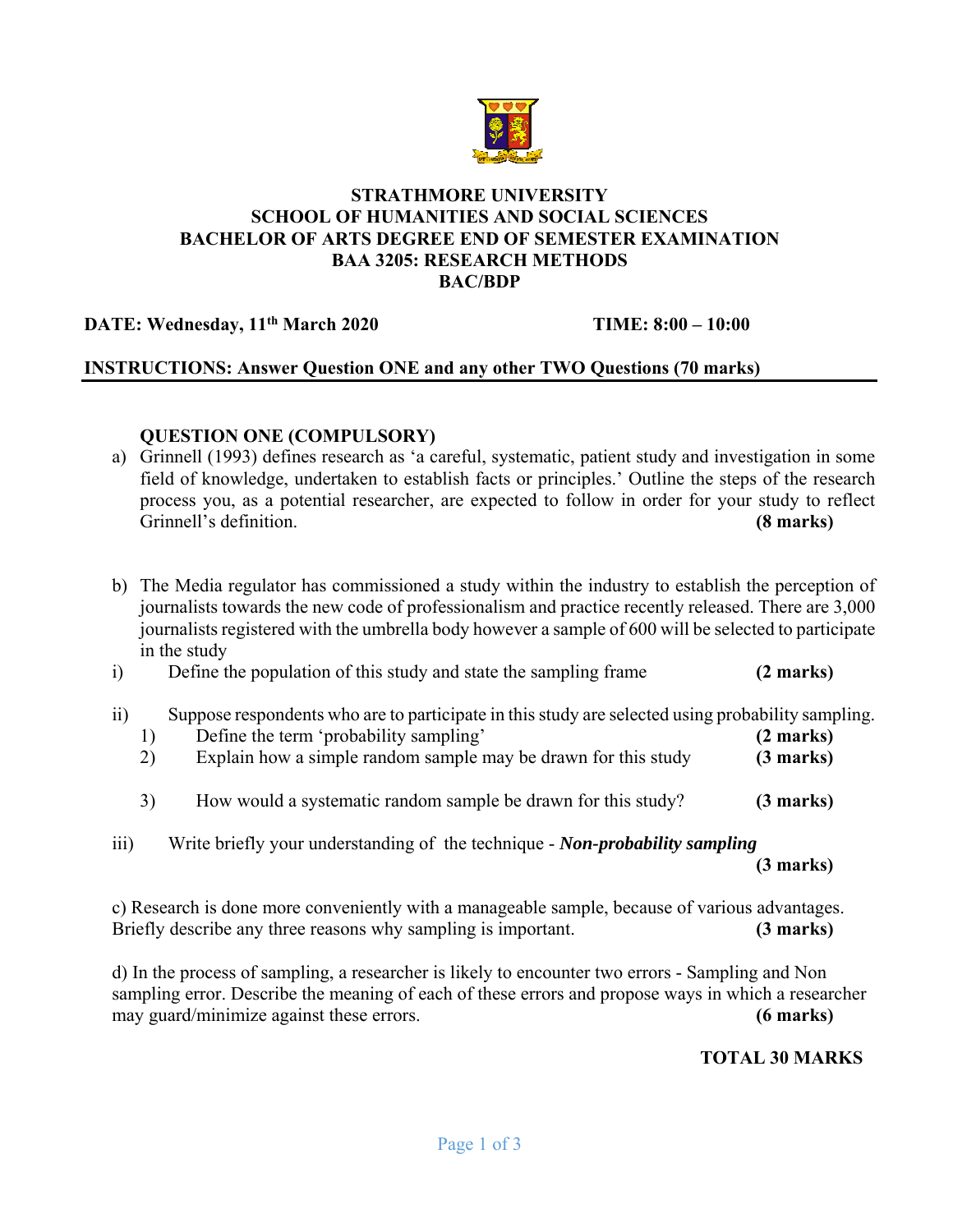### **QUESTION TWO**

a) As a social science researcher, it is important to know the different types of research. Distinguish between the following research types:

| i) Basic research vs Applied research       | $(2 \text{ marks})$ |
|---------------------------------------------|---------------------|
| ii) Descriptive research vs Causal research | $(2 \text{ marks})$ |

b) In the process of doing research, there are various methods of data collection, of which observation is one of them. Explain briefly four types of observational research. **(4 marks)**

c) Research quality can be determined by the validity research instruments. Define the term validity and distinguish between the following forms of validity: **(6 marks)**

- i) Content Validity and Criterion-related validity
- ii) Construct Validity and Face validity

d) Social science research occurs in two paradigms, - qualitative research and/or quantitative research. Describe how you can differentiate between the two paradigms bringing out some of the typical data collection and analysis techniques used in each approach. **(6 marks)**

### **TOTAL 20 MARKS**

### **QUESTION THREE**

a) In order to collect either primary or secondary data, a researcher needs to give careful thoughts on how to gain access into organizations or to individuals to undertake the research and also how certain possible ethical concerns would arise throughout conducting the research. Describe two strategies you may use to gain access into an organization to collect data; and explain two ethical issues you need to keep in mind when undertaking research. **(4 marks) (4 marks)** 

b) Measurements Scales are often constructed to measure attitude, behavior and knowledge. They are a common approach to collecting information about human attitudes towards certain phenomenon. Explain the meaning of each of the following measurement scales and in each case provide an example of a question/scale to show its application **(6 marks) (6 marks)** 

- i) Semantic Differential scales
- ii) Constant-Sum-Scales
- iii) Graphic Rating Scales

c) A friend of yours approaches you and requests you to explain to her the following issues regarding Individual depth interviews and Group interviews as methods commonly used in social science research. Write out your detailed response on:

| (2 mark)            |
|---------------------|
| (2 mark)            |
| $(2 \text{ marks})$ |
| $(4$ marks)         |
|                     |

### **TOTAL 20 MARKS**